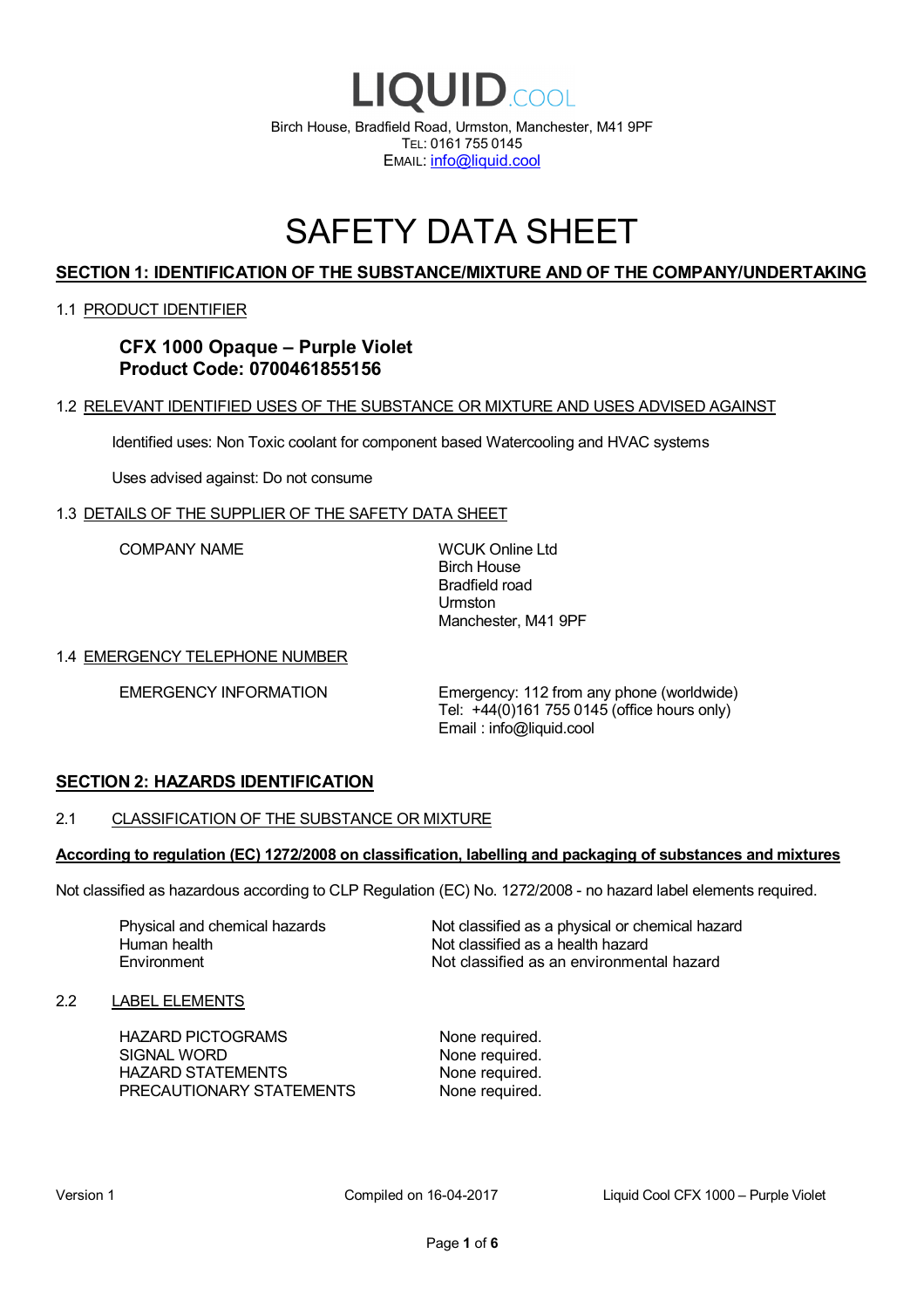

Birch House, Bradfield Road, Urmston, Manchester, M41 9PF TEL: 0161 755 0145 EMAIL: info@liquid.cool

### 2.3 OTHER HAZARDS.

Not applicable.

# **SECTION 3: COMPOSITION / INFORMATION ON INGREDIENTS**

Listed in order of concentration, all ingredients classified as non-toxic.

| <b>Component - Ultra PURE Distilled Water</b><br>Concentration | 78-90%   |
|----------------------------------------------------------------|----------|
| CAS No.                                                        | 732-18-5 |
|                                                                |          |

| Component - Monoethylene glycol (ethane-1, 2-diol) inc DeTox™<br>Concentration | 10-22%    |
|--------------------------------------------------------------------------------|-----------|
| $EC$ No.                                                                       | 203-473-3 |
| CAS No.                                                                        | 107-21-1  |

| Component - 1,2-Benzisothiazolin-3-one<br>Concentration | $0.2 - 1.0\%$ |
|---------------------------------------------------------|---------------|
| CAS No.                                                 | 2634-33-5     |

The classification listed for monoethylene glycol above is that which is listed, according to Regulation (EC) No. 1272/2008 (CLP) for neat monoethylene glycol. However, the monoethylene glycol present in this mixture is rendered non-toxic (as determined by an EPA certified laboratory) upon the addition of our labs patented DeTox™ additive.

# **SECTION 4: FIRST AID MEASURES**

| 4.1 | DESCRIPTION OF FIRST AID MEASURES<br><b>GENERAL INFORMATION</b> | When safe to do so remove the person from the source of<br>exposure giving consideration as to whether this may cause<br>discomfort.                                                                  |
|-----|-----------------------------------------------------------------|-------------------------------------------------------------------------------------------------------------------------------------------------------------------------------------------------------|
|     | <b>INGESTION</b>                                                | Move the affected person to fresh air and keep warm in a<br>position comfortable for breathing. Rinse mouth thoroughly with<br>water. Get medical attention if any discomfort continues.              |
|     | <b>INHALATION</b>                                               | Move the affected person to fresh air.                                                                                                                                                                |
|     | EYE CONTACT                                                     | Rinse immediately with plenty of water. Remove any contact<br>lenses and open eyelids wide apart. Continue to rinse for at<br>least 15 minutes. Get medical attention if any discomfort<br>continues. |
|     | <b>SKIN CONTACT</b>                                             | Remove contaminated clothing immediately and wash skin with<br>soap and water                                                                                                                         |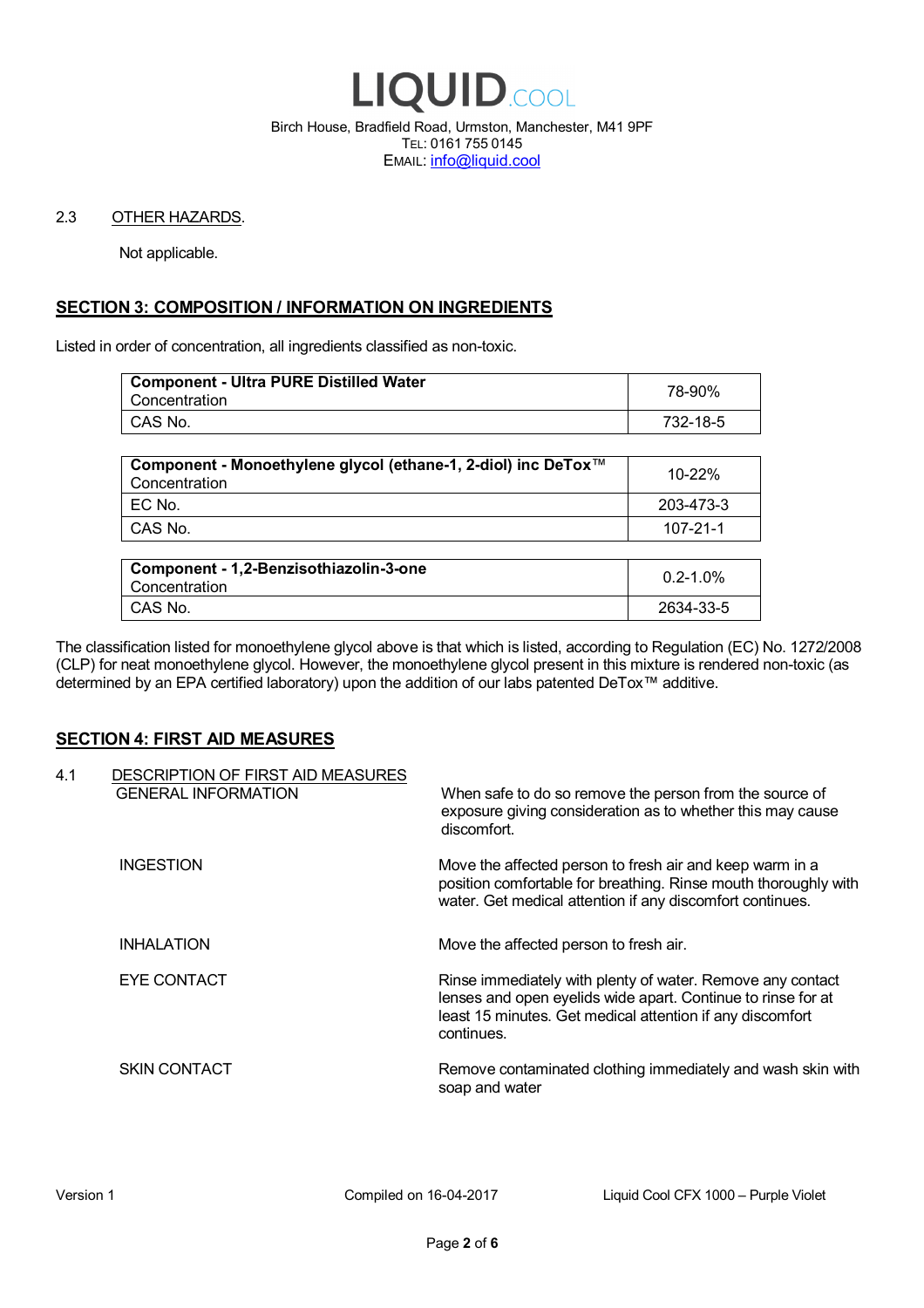

EMAIL: info@liquid.cool

# **SECTION 5: FIRE FIGHTING MEASURES**

### 5.1 EXTINGUISHING MEDIA

Material will not burn. Substance is non-combustible; use agent most appropriate to extinguish surrounding fire.

# 5.2 SPECIAL HAZARDS ARISING FROM THE SUBSTANCE OR MIXTURE

None determined.

# **SECTION 6: ACCIDENTAL RELEASE MEASURES**

# 6.1 PERSONAL PRECAUTIONS, PROTECTIVE EQUIPMENT AND EMERGENCY PROCEDURES

Wash skin with soap and water.

# 6.2 ENVIRONMENTAL PRECAUTIONS

Do not discharge into drains, water courses or onto the ground.

# 6.3 METHODS AND MATERIALS FOR CONTAINMENT AND CLEANING UP

Absorb spillage with damp, non-combustible material, then lush the contaminated area with water.

# **SECTION 7: HANDLING AND STORAGE**

7.1 HANDLING

No special measures necessary.

### 7.2 CONDITIONS FOR SAFE STORAGE, INCLUDING ANY INCOMPATIBILITIES

Store in distributed container, with induction seal intact (where applicable), keep out of reach of children and not in direct sunlight to preserve up to the maximum storage time stated below.

Storage stability: Storage period: 36 months

# **SECTION 8 EXPOSURE CONTROLS / PERSONAL PROTECTION**

8.1 Specific end uses:

Ingredients with occupational exposure limits to be monitored: Not applicable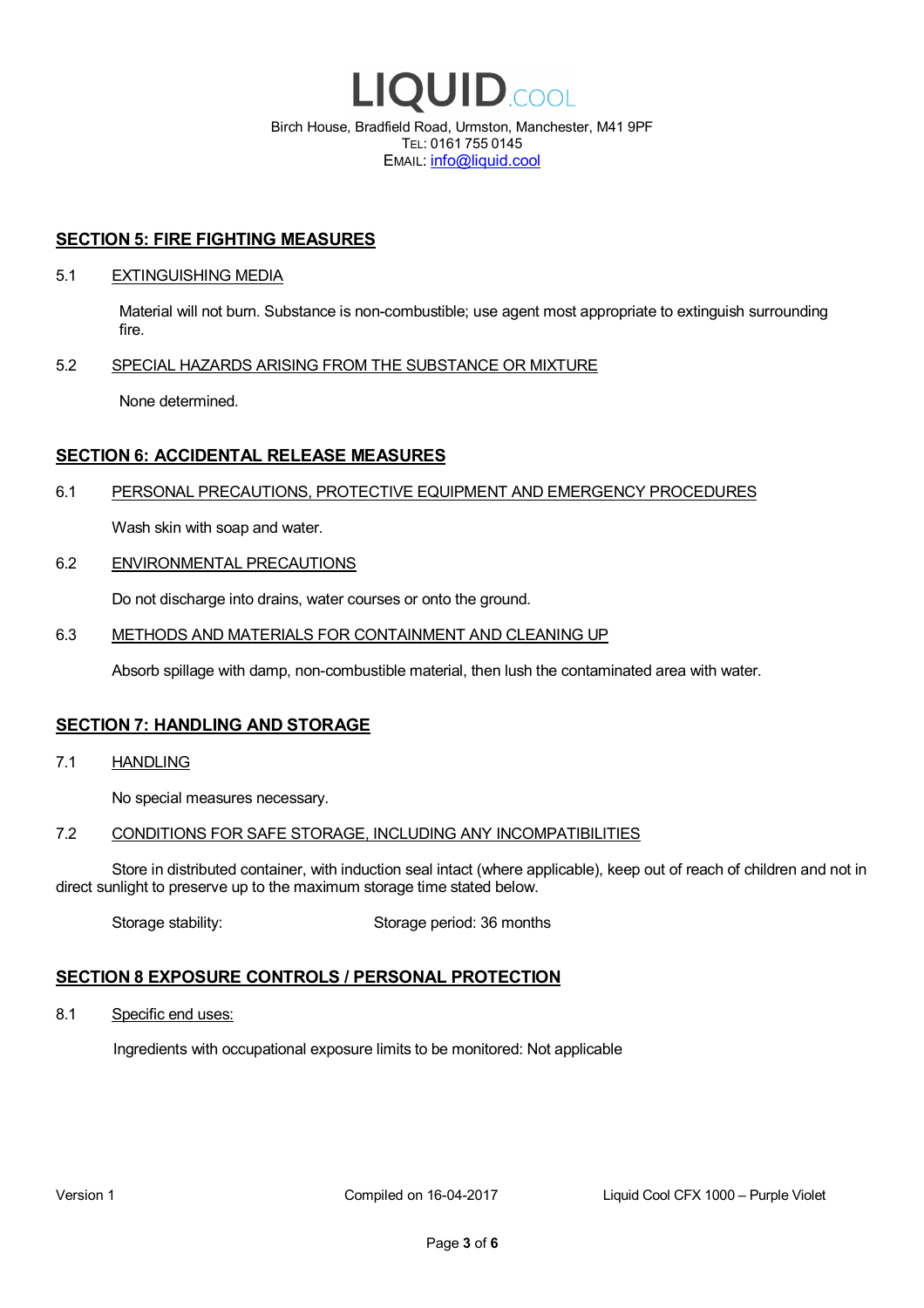# LIQUID.COOL

Birch House, Bradfield Road, Urmston, Manchester, M41 9PF TEL: 0161 755 0145 EMAIL: info@liquid.cool

# 8.2 EXPOSURE CONTROLS

Respiratory Protection **None required.**<br>
Hand Protection **None required.** Eye Protection **None required.** Body protection None required.

Exposure Controls **Exposure Controls** No exposure controls necessary. None required.

# **SECTION 9: PHYSICAL AND CHEMICAL PROPERTIES**

# 9.1 INFORMATION ON BASIC PHYSICAL AND CHEMICAL PROPERTIES

FORM Liquid COLOUR Purple BOILING POINT FLAMMABILTY **DENSITY** SOLUBILTY IN WATER

pH<br>
DDOUR
20°C)
2000UR
2000UR
2000UR
2000UR Non-pungent but characteristic aroma 100°C Product is not classified as flammable 1.04 - 1.15 (g/cm3) Soluble in water

# 9.2 OTHER INFORMATION

Not determined.

# **SECTION 10: STABILITY AND REACTIVITY**

10.1 REACTIVITY

There are no known reactivity hazards associated with this product.

10.2 CHEMICAL STABILITY

Stable at normal conditions when used as recommended

10.3 POSSIBILITY OF HAZARDOUS REACTIONS

Not applicable

10.4 CONDITIONS TO AVOID

None known.

# 10.5 INCOMPATIBLE MATERIALS

Strong acids, strong alkalis and strong oxidising agents.

# 10.6 HAZARDOUS DECOMPOSITION PRODUCTS

No known hazardous decomposition products.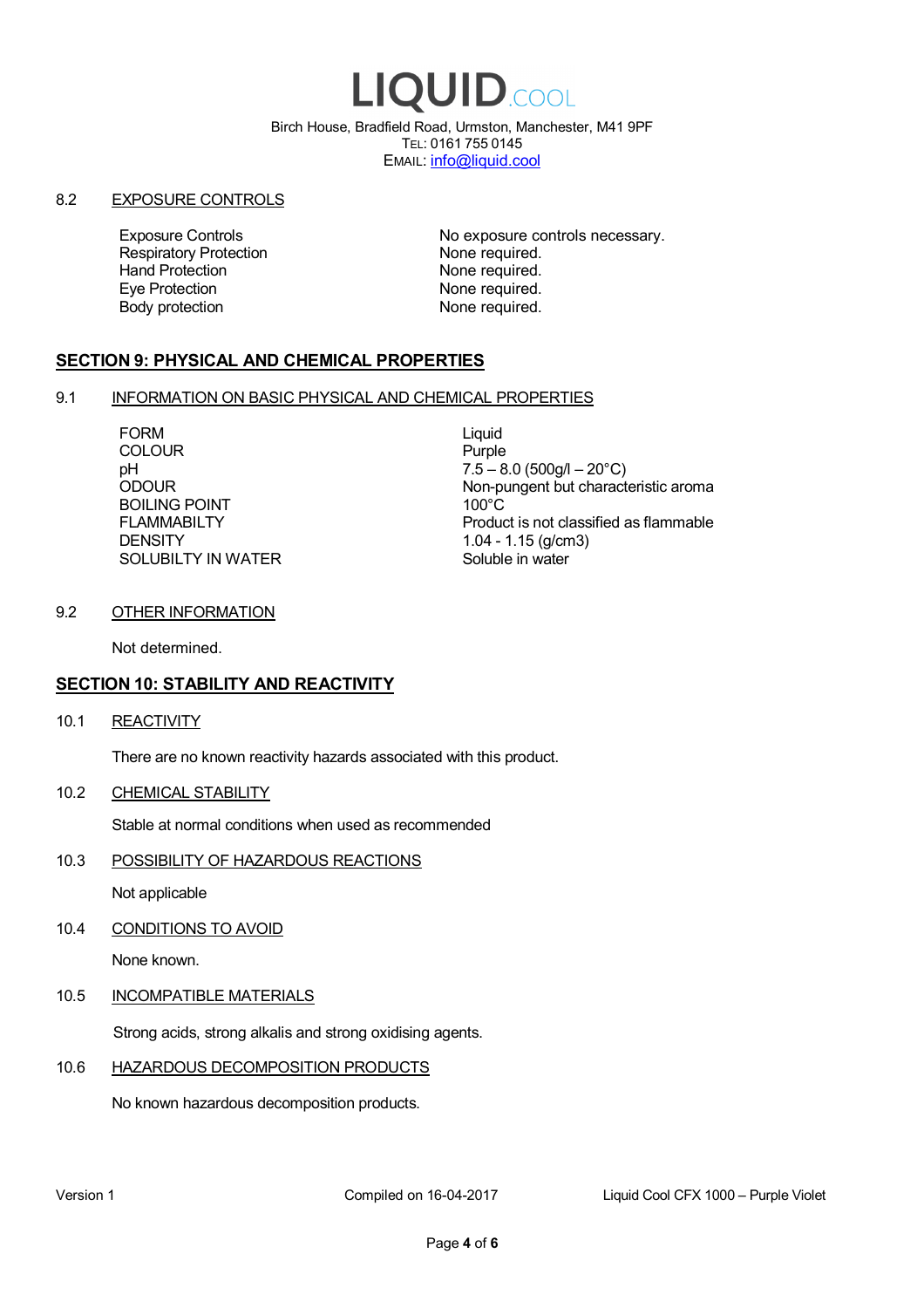LIQUID.COOL Birch House, Bradfield Road, Urmston, Manchester, M41 9PF TEL: 0161 755 0145 EMAIL: info@liquid.cool

# **SECTION 11: TOXICOLOGICAL INFORMATION**

### 11.1 INFORMATION ON TOXICOLOGICAL EFFECTS

Irritant effect on eves: Non Irritant (rabbit) Irritant effect on skin: Non-irritant (rabbit)

Acute oral toxicity: The addition of our patented DeTox™ additive to monoethylene glycol results in a mixture that is classified as non-toxic with an LD50, oral, rat >15,000 mg/kg bw..

# **SECTION 12: ECOLOGICAL INFORMATION**

12.1 TOXICITY LC50, 96 hours, fish: EC50, 48 hours, daphnia magna: EC50, 96 hours, aquatic plants:

>100 mg/L - not classified harmful to fish >100 mg/L - not classified harmful to daphnia >100 mg/L - not classified as harmful to plants

12.2 PERSISTENCE AND DEGRADABILITY

This product is readily biodegradable (90% over 10 days)

12.3 BIOACCUMULATIVE POTENTIAL

Will not bio-accumulate. Partition coefficient - not determined

12.4 MOBILITY IN SOIL

Product is mobile in soil as it is water soluble.

# **SECTION 13: DISPOSAL CONSIDERATIONS**

13.1 WASTE TREATMENT METHOD Dispose in accordance with Local Waste Disposal Authority EWC no:070101

Container is made from Polyethylene Terephthalate (PET) and is domestically recycling.

### **SECTION 14: TRANSPORT INFORMATION**

|           | <b>TRANSPORT CLASS</b>            | Classified as non-dangerous goods for transport.                                     |
|-----------|-----------------------------------|--------------------------------------------------------------------------------------|
| 14.1      | UN NUMBER                         | Product not hazardous for transport - no information required                        |
| 14.2      | PROPER SHIPPING NAME              | Product not hazardous for transport - no information required                        |
| 14.3      | <b>TRANSPORT HAZARD CLASS(ES)</b> | Product not hazardous for transport - no information required                        |
| 14.4      | <b>PACKING GROUP</b>              | Product not hazardous for transport - no information required                        |
| 14.5      | ENVIRONMETAL HAZARDS              | Product not classed as an environmentally hazardous substance<br>or marine pollutant |
| Version 1 | Compiled on 16-04-2017            | Liquid Cool CFX 1000 - Purple Violet                                                 |